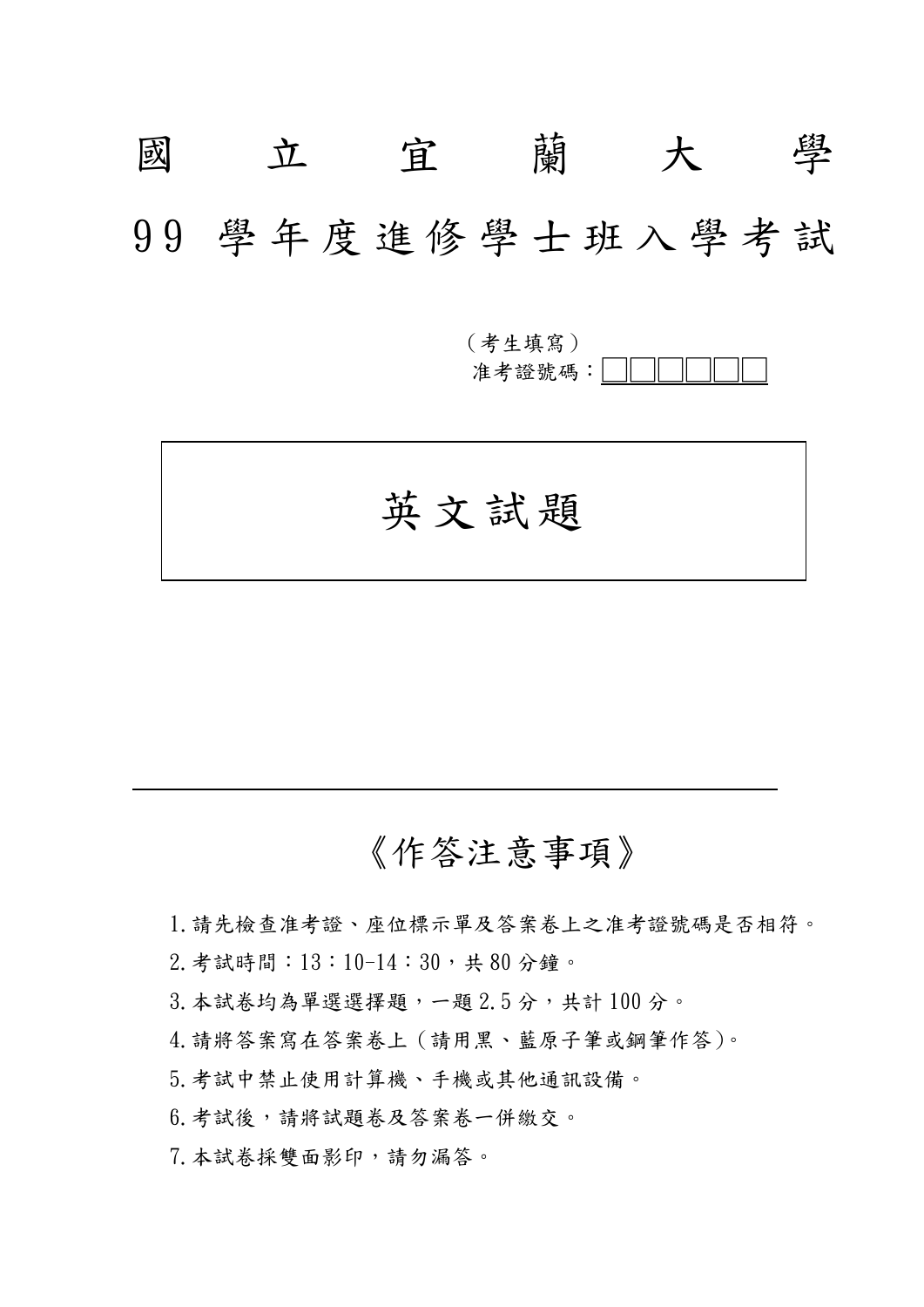一、字彙與結構:本部分共有二十題,每題各有 A、B、C、D 四個答案選項。請選擇一個 最適合題意的答案;並將答案填在答案紙上。

| 1. The kids <u>equal</u> each other around the trees.                              | A. chased B. insisted C. separated D. exploded |                        |            |
|------------------------------------------------------------------------------------|------------------------------------------------|------------------------|------------|
| 2. To make the cookies, you need to add a teaspoon of ground _____ in the mixture. | A. gravity B. inscription C. ginger D. meadow  |                        |            |
| 3. I need to pay off all my _____ before the end of the year.                      |                                                |                        |            |
|                                                                                    | A. debts B. towels C. lamps D. parcels         |                        |            |
| 4. I can not start the car. I think that there is something wrong with the _____.  |                                                |                        |            |
|                                                                                    | A. humidity B. shutter C. engine D. operation  |                        |            |
| 5. Our country is _____ by elected representatives of the people.                  |                                                |                        |            |
|                                                                                    | A. graded B. existed C. composed D. governed   |                        |            |
| 6. Amy loves music; she especially lives French _____.                             |                                                |                        |            |
|                                                                                    | A. horn B. fries C. greed                      |                        | D. scope   |
| 7. I have suffered a lot from ____ bites this summer.                              |                                                |                        |            |
|                                                                                    | A. riddle B. seed C. marvel                    |                        | D. insect  |
| 8. Do not ______ the water run. Please turn off the faucet.                        |                                                |                        |            |
|                                                                                    | A. leave B. repair C. treat                    |                        | D. attempt |
| 9. I am a careful driver. I always drive at a ____ speed.                          |                                                |                        |            |
| A. miserable                                                                       |                                                | B. naughty C. moderate | D. plain   |
| 10. Economists are _____ that the economy will recover this season.                |                                                |                        |            |
| A. silent                                                                          | B. skeptical C. dreadful                       |                        | D. passive |
| 11. Who ______ that John would die at such a young age.                            |                                                |                        |            |
| A. can predict                                                                     |                                                | B. can be predicted    |            |
| C. could have predicted                                                            |                                                | D. could not predict   |            |

第 $1$ 頁,共 $5$ 頁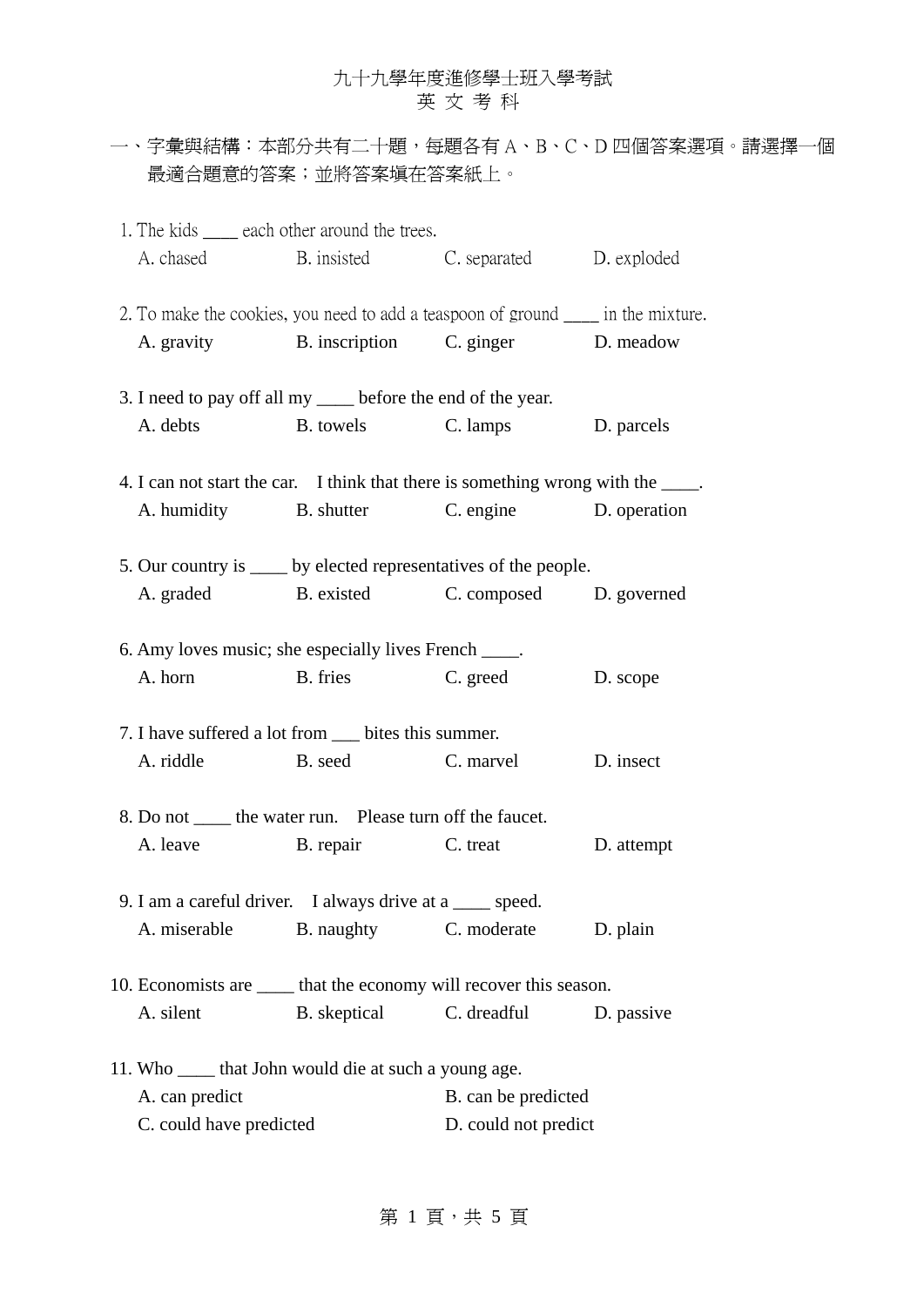| 12. The weather this weekend has been very hot and humid _____. |                                                                                         |                          |                          |                                                     |
|-----------------------------------------------------------------|-----------------------------------------------------------------------------------------|--------------------------|--------------------------|-----------------------------------------------------|
|                                                                 | A. so far                                                                               |                          |                          | B. however C. no matter what D. take it for granted |
|                                                                 |                                                                                         |                          |                          |                                                     |
|                                                                 | 13. What do you suggest me ____?                                                        |                          |                          |                                                     |
|                                                                 | A. doing                                                                                | B. to be done            | C. do                    | D. to do                                            |
|                                                                 |                                                                                         |                          |                          |                                                     |
|                                                                 | 14. First I worked in an factory, and later in a shop. ______ job was very interesting. |                          |                          |                                                     |
|                                                                 | A. Neither                                                                              | B. Both                  | C. Each                  | D. None                                             |
|                                                                 |                                                                                         |                          |                          |                                                     |
|                                                                 | 15. We didn't speak _____ we were eating.                                               |                          |                          |                                                     |
|                                                                 | A. during B. before                                                                     |                          | C. after                 | D. while                                            |
|                                                                 | 16. Susan will be in Taoyuan when Jane _____ in Kaohsiung.                              |                          |                          |                                                     |
|                                                                 |                                                                                         |                          |                          |                                                     |
|                                                                 | A. will be                                                                              | B. is to be              | $C.$ is                  | D. will to be                                       |
| 17. Do you know anybody ______ can speak five languages?        |                                                                                         |                          |                          |                                                     |
|                                                                 | A. who                                                                                  | B.X                      | C. and who               | $D.$ is                                             |
| 18. Joe was wearing a shirt _____ was too big for him.          |                                                                                         |                          |                          |                                                     |
|                                                                 | A. what                                                                                 | B. that which            | C. that                  | D. X                                                |
|                                                                 |                                                                                         |                          |                          |                                                     |
|                                                                 |                                                                                         |                          |                          |                                                     |
| A. where they are going.                                        |                                                                                         | B. where are they going? |                          |                                                     |
|                                                                 | C. where they are going?                                                                |                          | D. where are they going. |                                                     |
|                                                                 |                                                                                         |                          |                          |                                                     |
|                                                                 | 20. I don't know _____ they live in the neighborhood.                                   |                          |                          |                                                     |
|                                                                 | A. despite                                                                              | B. whether               | C. in addition           | D. furthermore                                      |
|                                                                 |                                                                                         |                          |                          |                                                     |

二、克漏字:本部分包括兩個段落,每個段落各有五個空格。請在閱讀段落後,就題目之 A、B、C、D 四個答案選項,選擇一個最適合題意的答案;並將答案填在答案紙上。

Scientists think that genes play a  $21$  part than a person's environment in gaining weight. However, it is the person's environment that actually makes weight gain 22. Some genes control how quickly our bodies know 23 to stop eating. A person's body will try to keep the same amount of fat in it all the time. When the fat  $\frac{24}{10}$  in the body changes, a person's  $\frac{25}{10}$  will either speed up or slow down.

第 2 頁,共 5 頁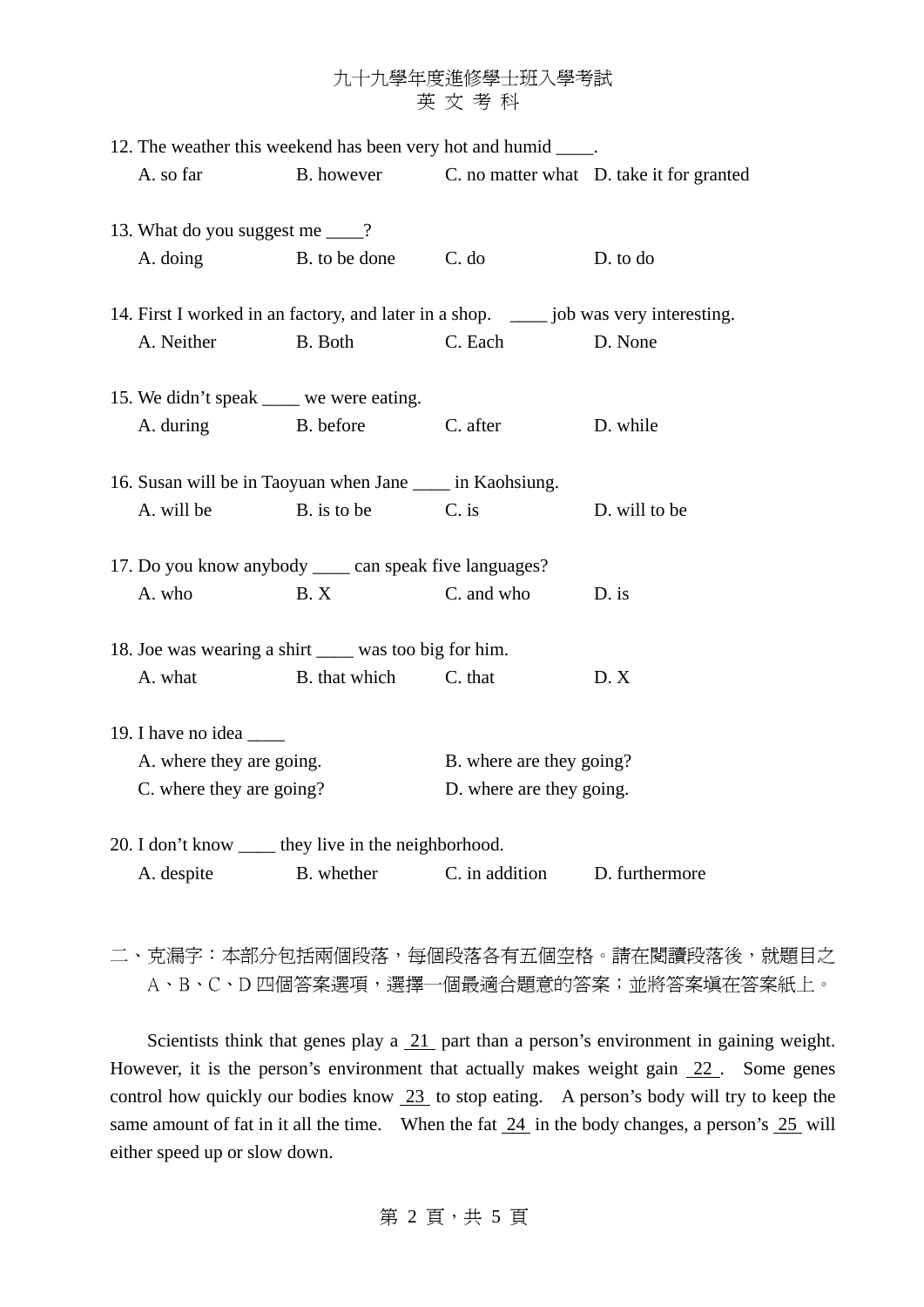| 21. A. very larger | B. much larger | C. more large | D. more larger |
|--------------------|----------------|---------------|----------------|
| 22. A. influential | B. possible    | C. totally    | D. obviously   |
| 23. A. how         | B. why         | C. when       | D. which       |
| 24. A. turnover    | B. minimum     | C. inventory  | D. level       |
| 25. A. formula     | B. obesity     | C. nutrition  | D. metabolism  |

 Flying is fun. I like being in a big airliner with the cabin crew 26 me. They walk up and down the aisle bringing meals and drinks; and  $27$  the flight is going through some turbulence, they warn everybody 28 it might be a bit bumpy and ask us to fasten our seat belts. 29 a long flight I like listening to music through the head phones 30 to all passengers, and sometimes I have a sleep. I enjoy it all so much that I never want the plane to land.

| 26. A. looking for | B. look for  | C. looking after | D. look after  |
|--------------------|--------------|------------------|----------------|
| 27. A. if          | B. whether   | C. consequently  | D. furthermore |
| 28. A. that        | B. what      | C. which         | D. why         |
| 29. A. In          | B. On        | C. Boarding      | D. Embarking   |
| 30. A. advisable   | B. available | C. theatrical    | D. adjustable  |

三、閱讀測驗:本部分包括兩篇文章,每篇文章之後各有五個閱讀理解題。請在閱讀文章 後,就題目之A、B、C、D 四個答案選項,選擇一個最適合題意的答案;並將答案填 在答案紙上。

When the pop singer Cyndi Lauper accepted her high school diploma at the age of 35, she said: "The more you learn, the more you earn." Although Cyndi succeeded without a high school degree, most people are not so lucky. In the U.S.A. today, about 75% of jobs require some higher education or technical training not provided in high school. According to surveys, the lowest wage earners in the U.S.A. are those without high school degrees. Moreover, college graduates outearn those with college education and people with master's degrees are paid much more than those who only have a bachelor's degree. These survey results explain why the majority of young Americans go to college. However, despite the averages, more diplomas do not always mean more money. For example, many skilled blue-collar workers, salespeople, business executives and entrepreneurs have a much higher income than college professors and scientific researchers.

31. What is the main idea of the passage?

第 3 頁, 共 5 頁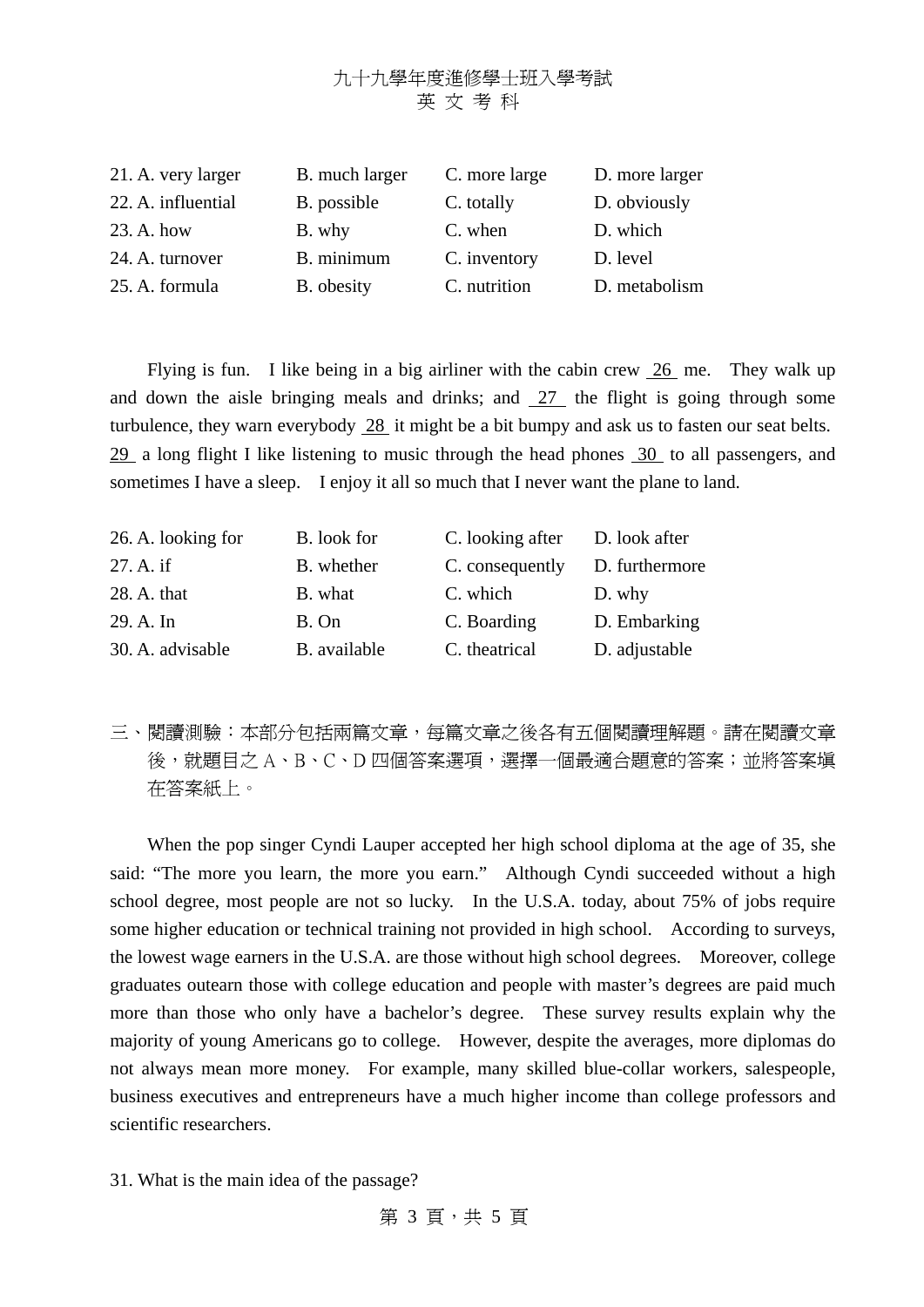| A. A famous singer            | <b>B.</b> Educational system |
|-------------------------------|------------------------------|
| C. How to earn a lot of money | D. Education and income      |

32. What does 'The more you learn, the more you earn.' mean?

- A. If you have money, you can go to college.
- B. You earn more than those who have less education than you.
- C. A TV star earns much more money than a college graduate.
- D. College professors earns the most.
- 33. Who is Cyndi Lauper?

| A. A skilled worker | B. An entertainer |
|---------------------|-------------------|
| C. An executive     | D. A scientist    |

34. According to the passage, who may earn the most money?

| A. Singers       | <b>B.</b> College graduates |
|------------------|-----------------------------|
| C. Entrepreneurs | D. College researchers      |

- 35. Why do the majority of young Americans go to college?
	- A. They follow Cyndi Lauper.
	- B. They do not want to go to graduate school.
	- C. They want to run their own businesses.
	- D. They want to be paid more.

In future, cash will be used less and less. We may one day, live in a cashless society where all financial transactions are processed by computers without the use of cash. Transference of money will be through electronic fund transfer. The way we live will also be affected. We shall work shorter hours and have more time for leisure. There will even be no need to travel to work. Unemployment may also result. Many workers will be replaced by machines. People will need to be computer-literate and re-training is required for the people involved. There will be more computer crimes like theft of confidential information stored in computers, unauthorized manipulation of computer information, etc. Large sums of money are involved. The criminals are rarely convicted because it is difficult to catch/charge them. There is also the danger of more people knowing things we would like to keep private. The more information is stored in computer, the greater the possibility of it being misused or accessed by the wrong people.

36. What is the main idea of the passage?

第 4 百, 共 5 百